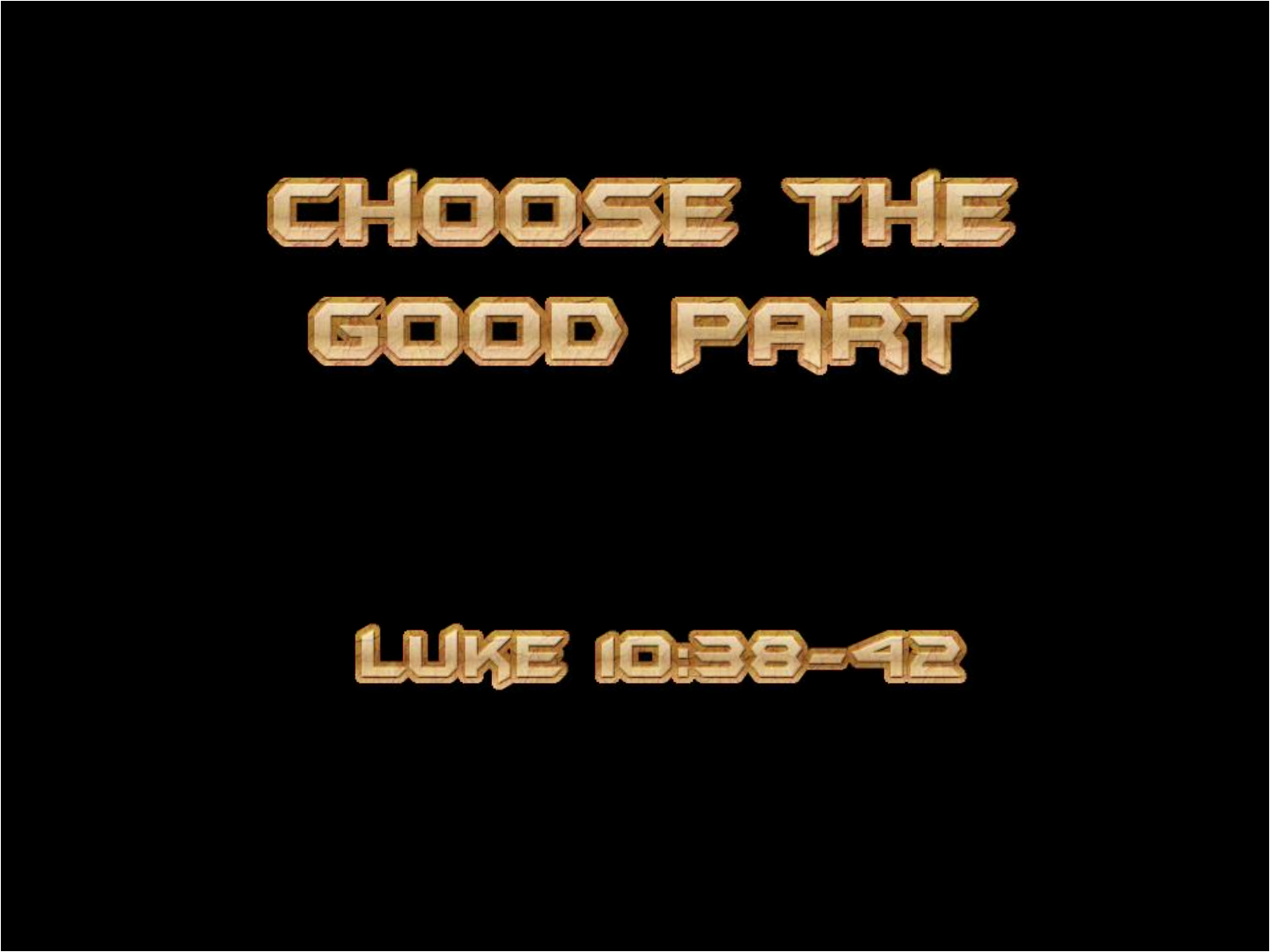#### **Luke 10:38-42**

- **38 Now it came to pass, as they went, that he entered into a certain village: and a certain woman named Martha received him into her house.**
- **39 And she had a sister called Mary, which also sat at Jesus' feet, and heard his word.**
- **40 But Martha was cumbered about much serving, and came to him, and said, Lord, dost thou not care that my sister hath left me to serve alone? bid her therefore that she help me.**
- **41 And Jesus answered and said unto her, Martha, Martha, thou art careful and troubled about many things:**
- **42 But one thing is needful: and Mary hath chosen that good part, which shall not be taken away from her.**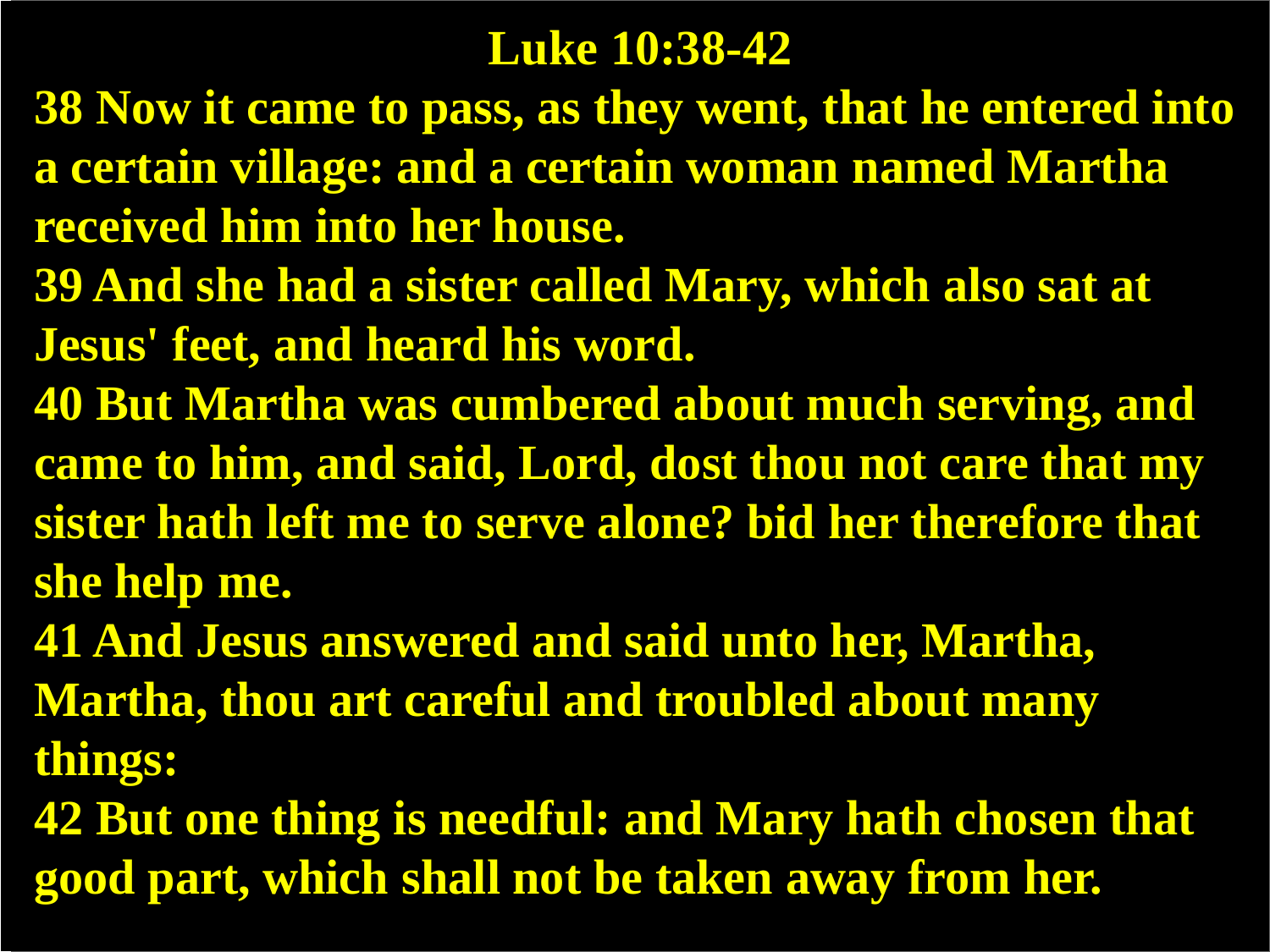### **Introduction**

#### **A. The Journeys of Jesus frequently took Him to Bethany**

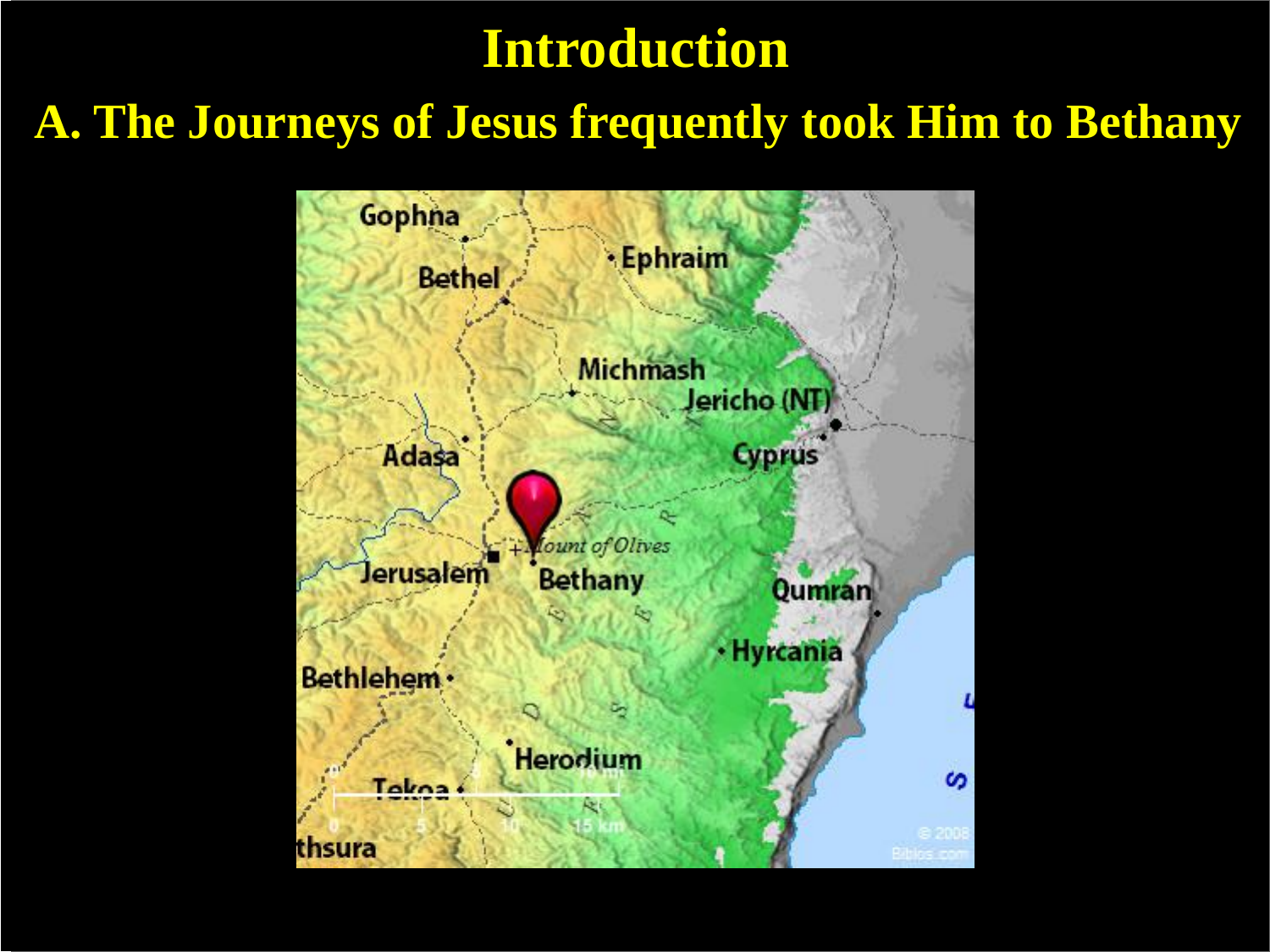## **B. The Experience in Bethany That Describes Us All Introduction**

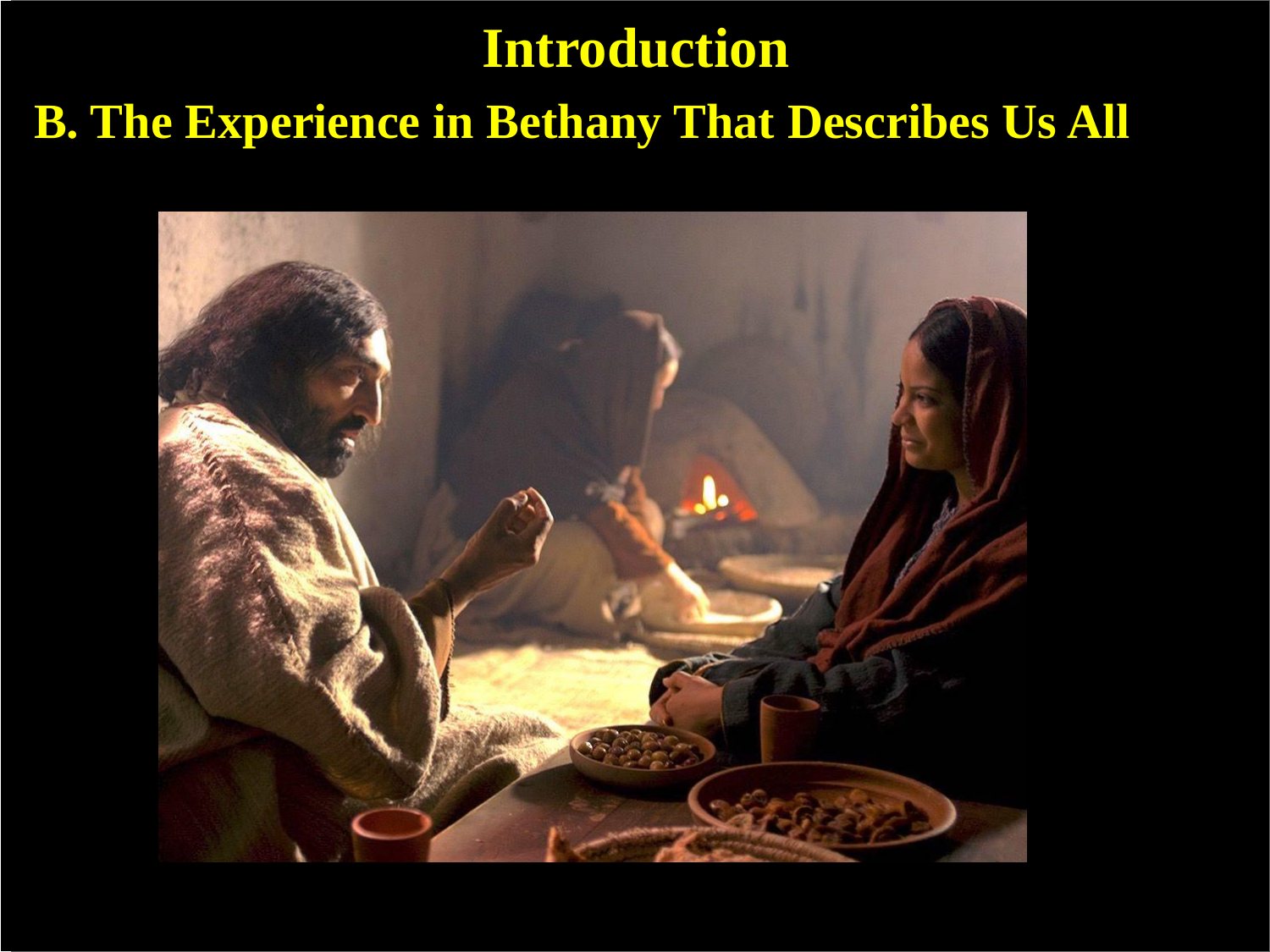**A. "Mary sat at Jesus' feet, and heard his word" 1. The place of submission Luke 8:41**

**And, behold, there came a man named Jairus, and he was a ruler of the synagogue: and he fell down at Jesus' feet, and besought him that he would come into his house:**

 **2. The place of devotion John 12:3**

**Then took Mary a pound of ointment of spikenard, very costly, and anointed the feet of Jesus, and wiped his feet with her hair: and the house was filled with the odour of the ointment.**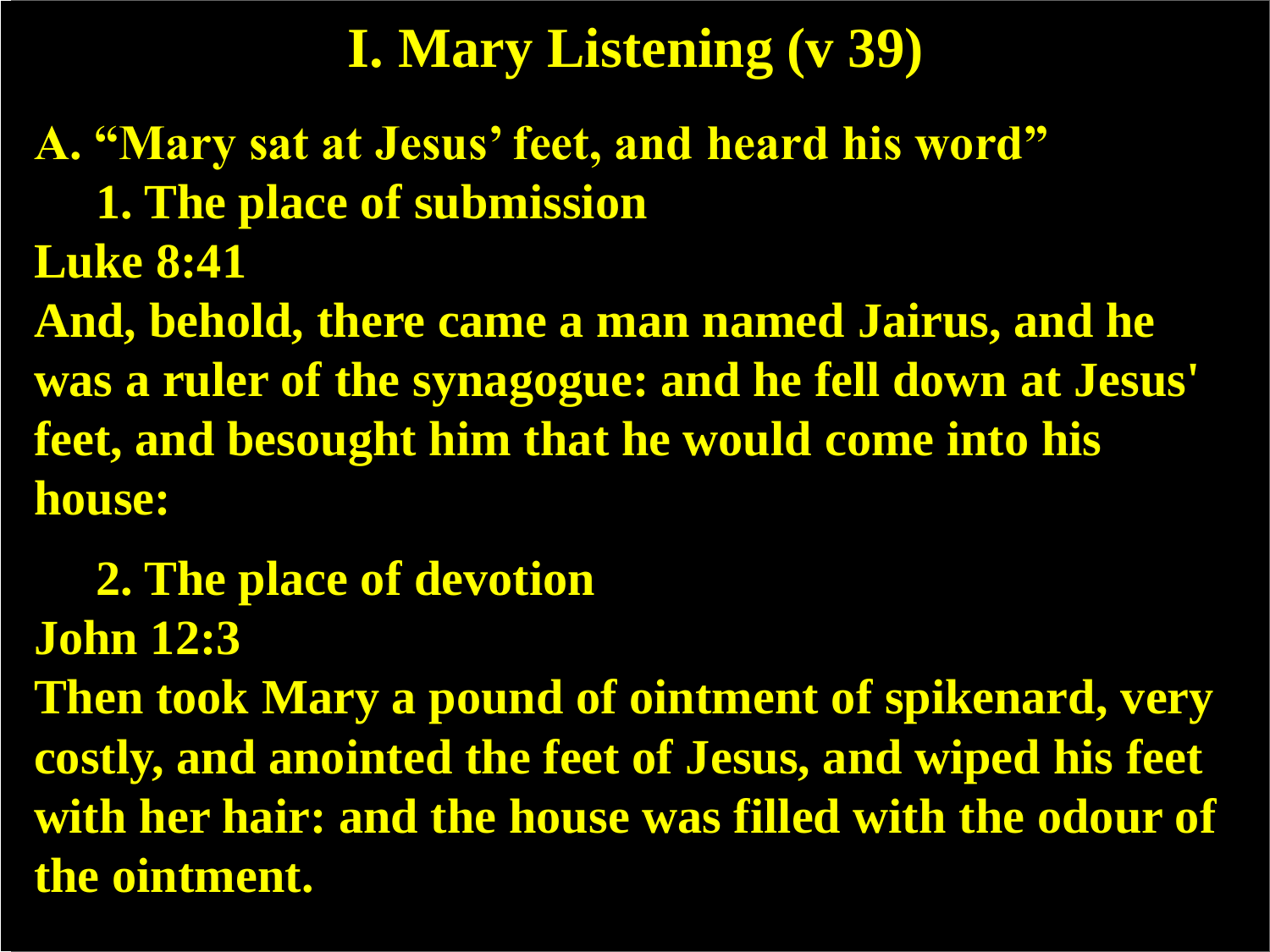**A. "Mary sat at Jesus' feet, and heard his word" – cont'd 3. The place of peace**

**Luke 8:55**

**Then they went out to see what was done; and came to Jesus, and found the man, out of whom the devils were departed, sitting at the feet of Jesus, clothed, and in his right mind: and they were afraid.**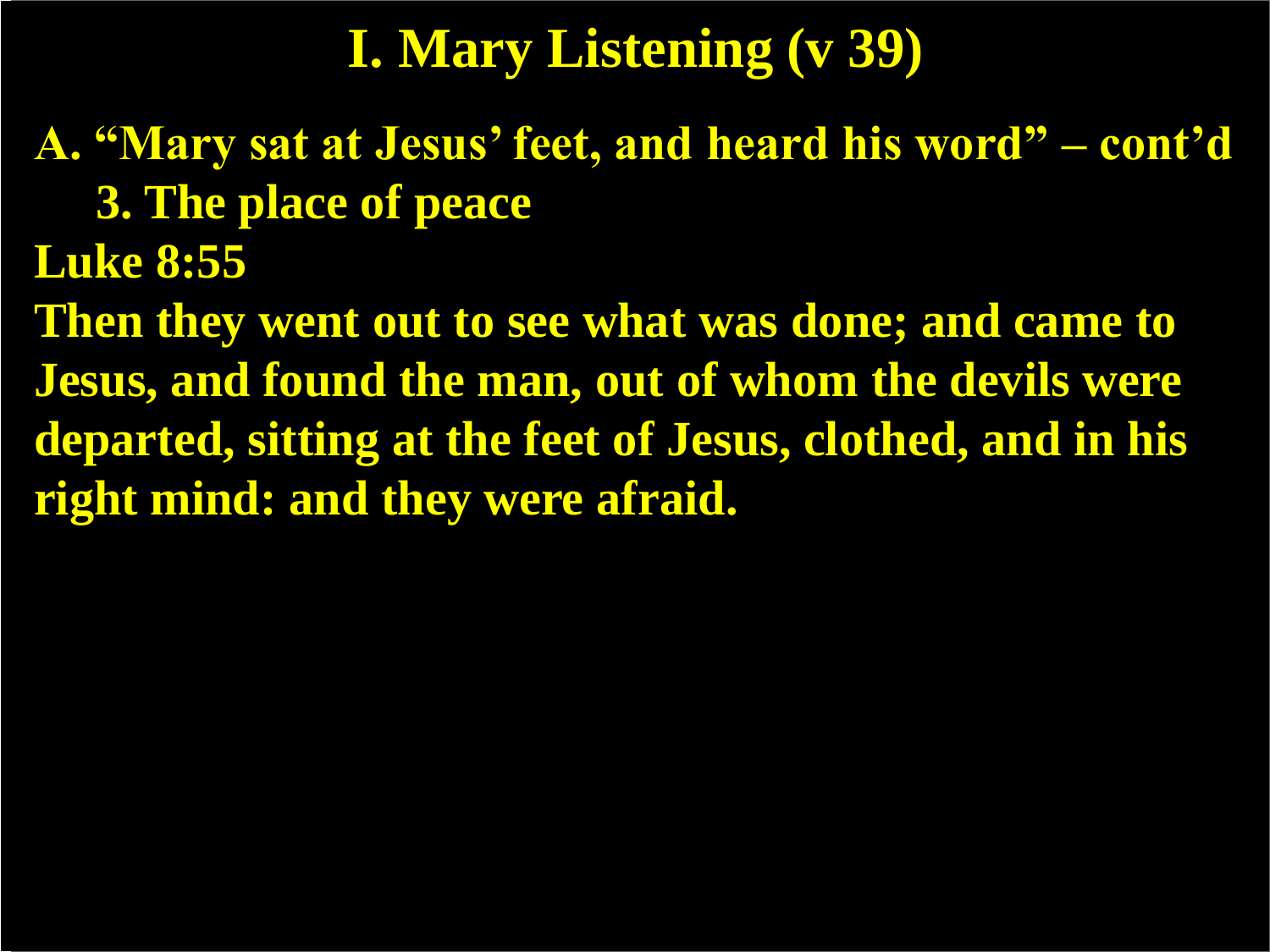**B. Mary is an example of Christian learning Philippians 3;17**

**Brethren, be followers together of me, and mark them which walk so as ye have us for an ensample.**

**C. Mary is an example of Christian worship John 4:24**

**God is a Spirit: and they that worship him must worship him in spirit and in truth.**

**D. Mary is an example of a Christian having devotion John 12:21**

**The same came therefore to Philip, which was of Bethsaida of Galilee, and desired him, saying, Sir, we would see Jesus.**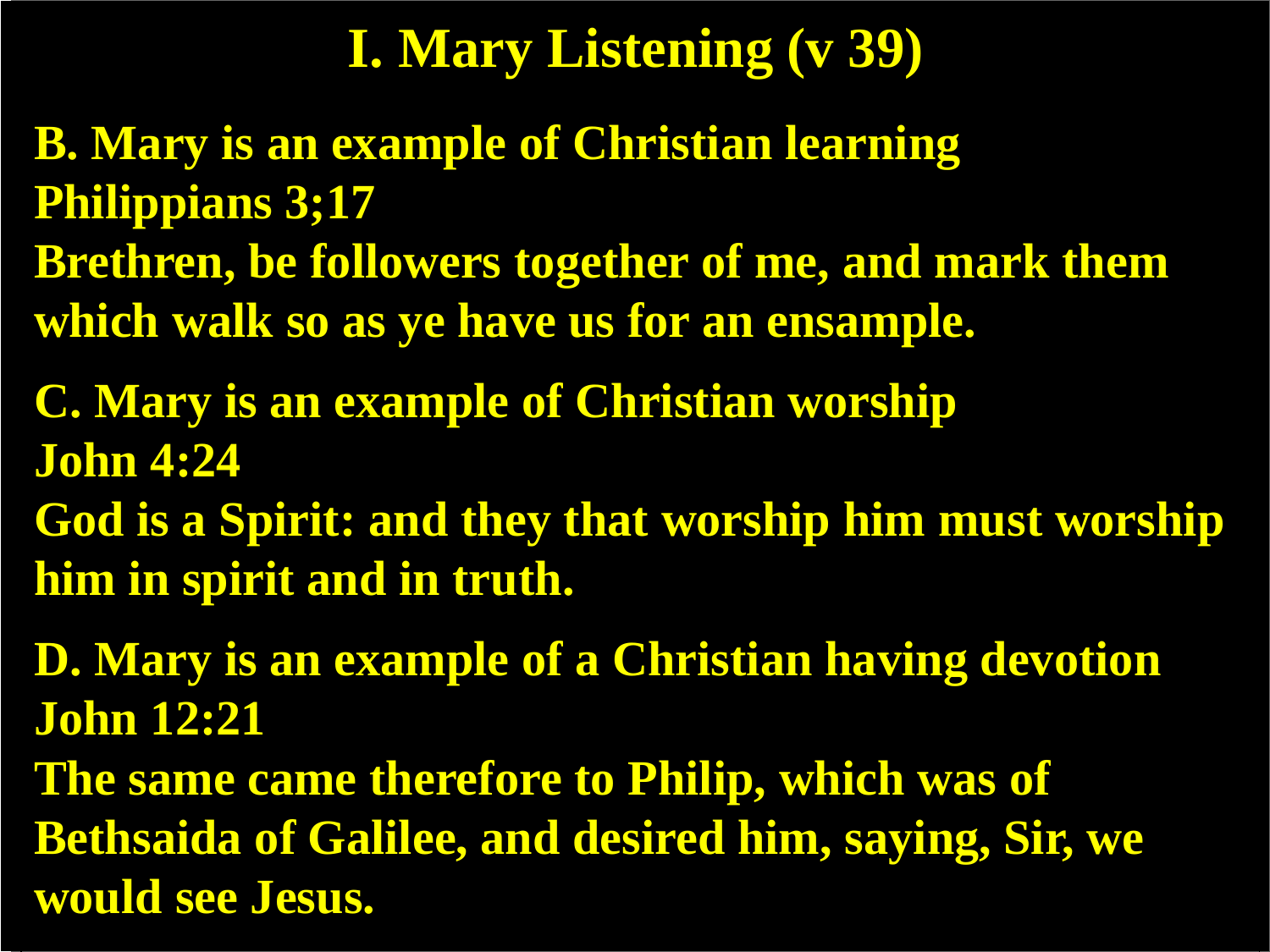**E. We must learn to sit at Jesus' feet and listen 1. It is wise to do it Proverb 1:5**

**A wise man will hear, and will increase learning; and a man of understanding shall attain unto wise counsels:** 

 **2. It is beneficial to do it**

**Matthew 11:29**

**Take my yoke upon you, and learn of me; for I am meek and lowly in heart: and ye shall find rest unto your souls.**

**John 15:5**

**I am the vine, ye are the branches: He that abideth in me, and I in him, the same bringeth forth much fruit: for without me ye can do nothing.**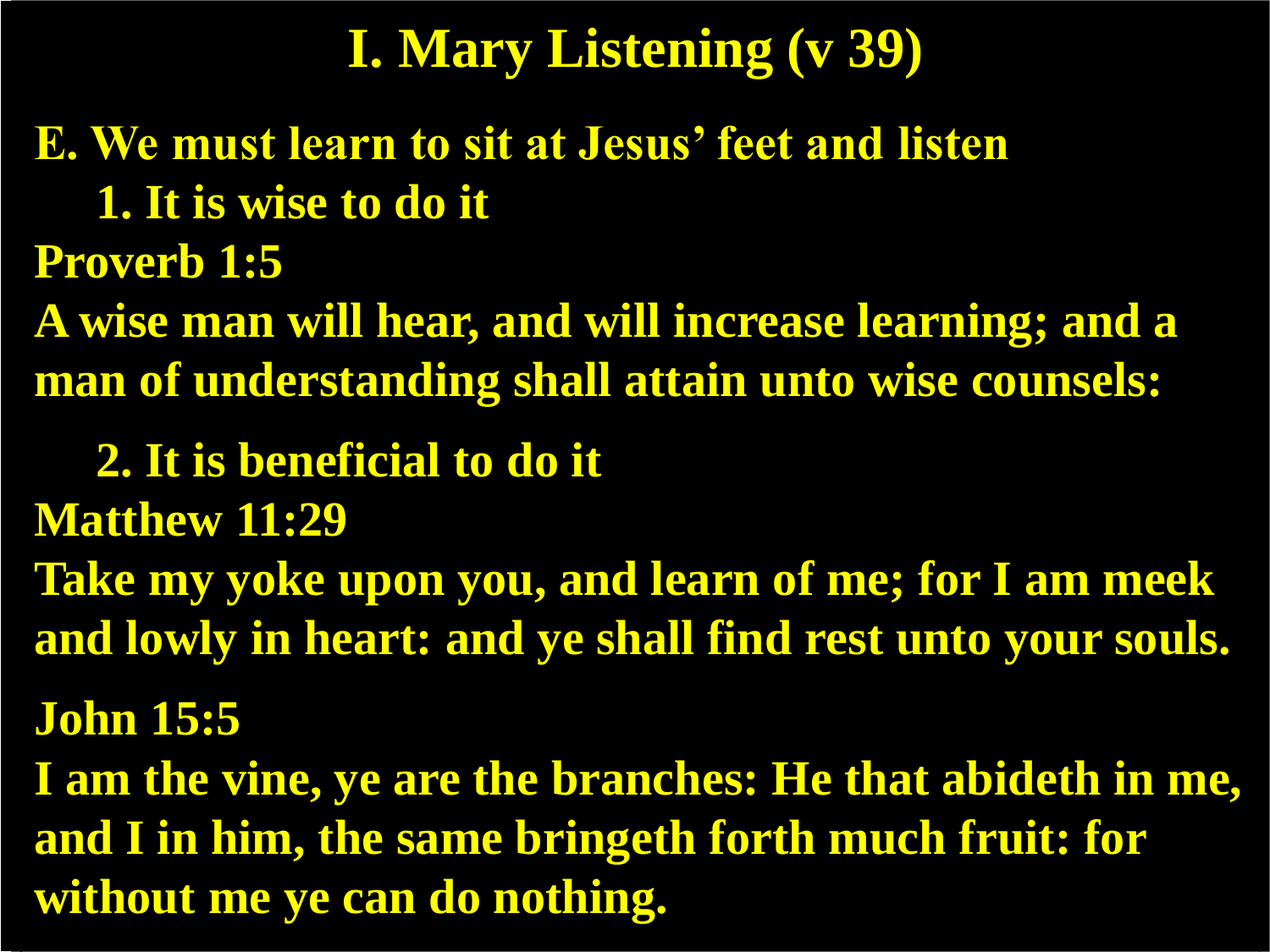### **II. Martha Laboring (v 40)**

- **A. "Martha was cumbered about much serving"**
- **B. Beware of the burden of busyness**
- **C. The good work that Martha was doing Matthew 23:23**
- **Woe unto you, scribes and Pharisees, hypocrites! for ye pay tithe of mint and anise and cummin, and have omitted the weightier matters of the law, judgment, mercy, and faith: these ought ye to have done, and not to leave the other undone.**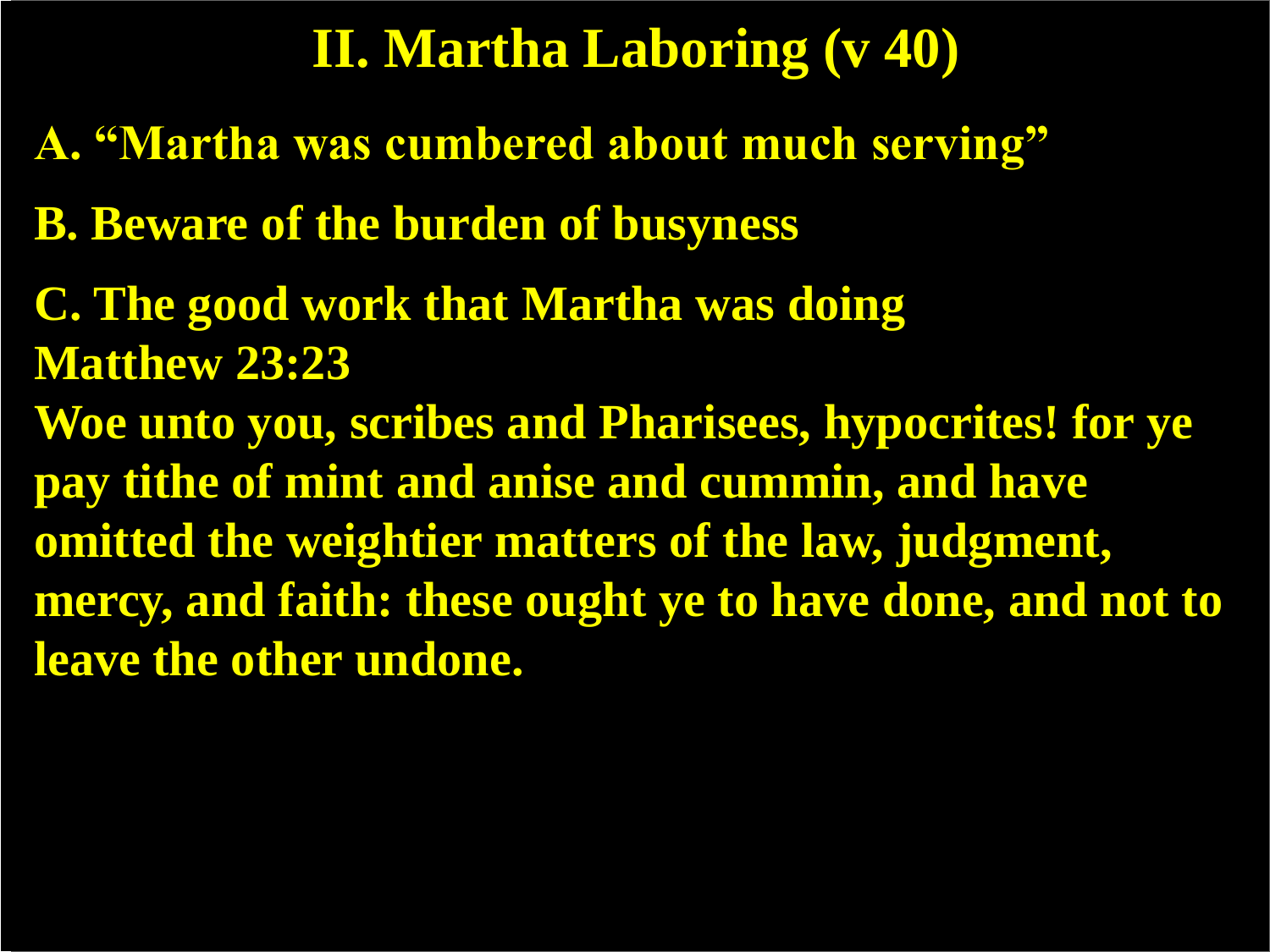## **II. Martha Laboring (v 40)**

**D. See what work without worship did to Martha 1. It caused her to be upset 2. It caused her to talk instead of listen 3. It caused her to be critical of her sister 4. It caused her to doubt the love of Christ 5. It caused her to be discouraged Colossians 3:17 And whatsoever ye do in word or deed, do all in the name of the Lord Jesus, giving thanks to God and the Father by him.**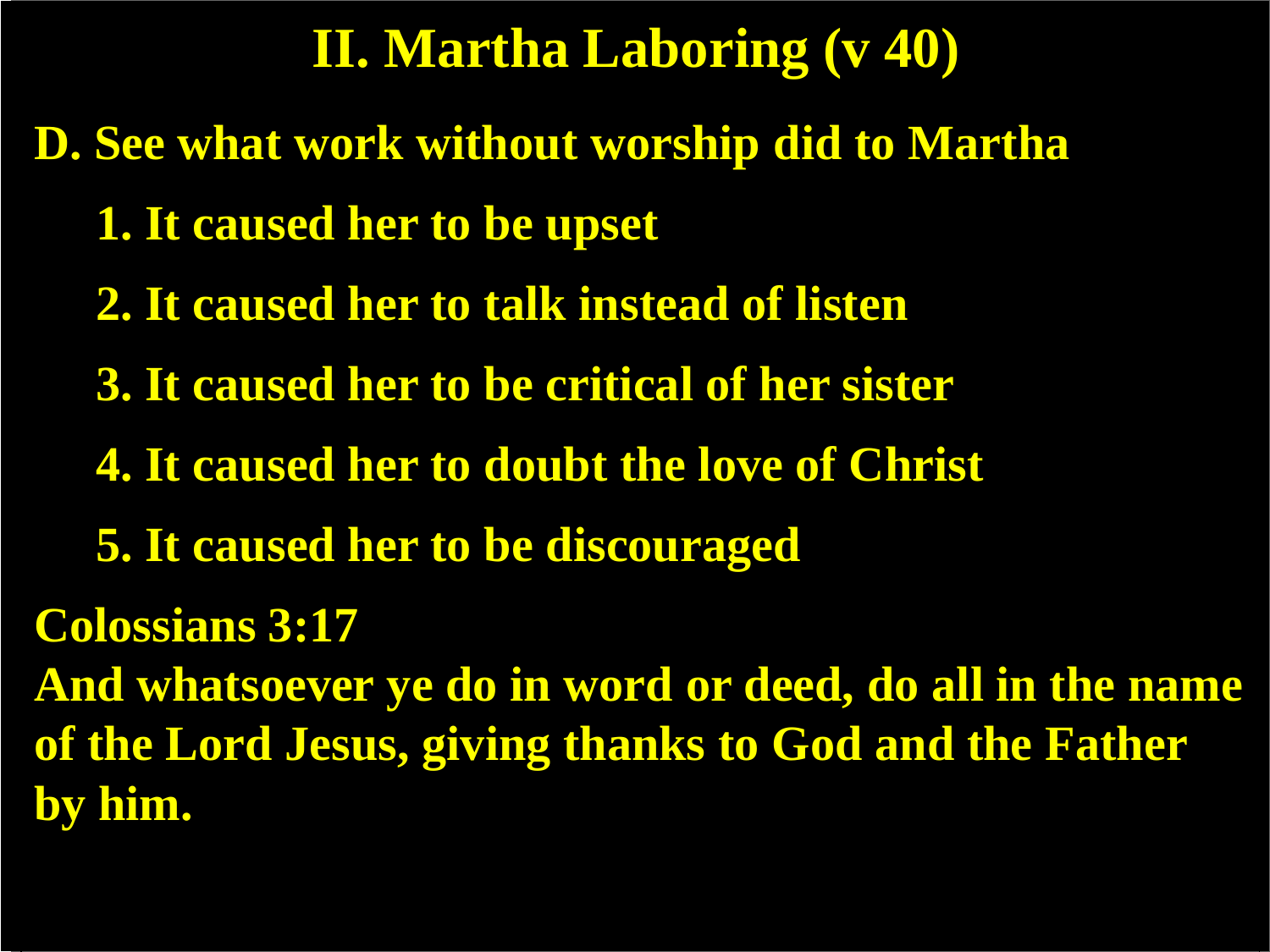#### **III. The Master's Love (v 41-42)**

- **A. "Martha, Martha" compared to other similar addresses**
- **1. "Simon, Simon" when attacked by Satan Luke 22:31**
- **And the Lord said, Simon, Simon, behold, Satan hath desired to have you, that he may sift you as wheat:**
- **2. "Saul, Saul," on the road to Damascus Acts 9:4**
- **And he fell to the earth, and heard a voice saying unto him, Saul, Saul, why persecutest thou me?**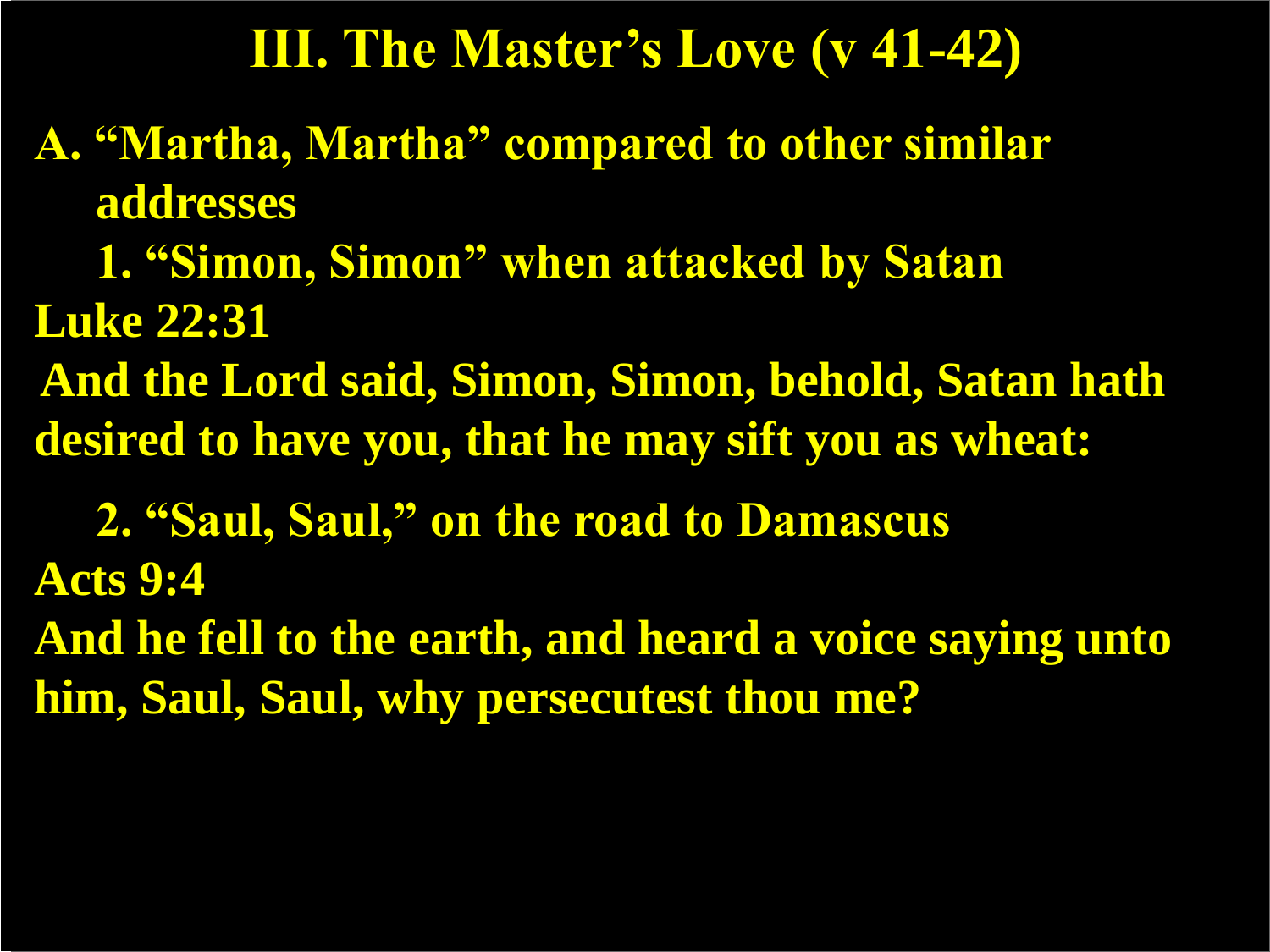#### **III. The Master's Love (v 41-42)**

**B. "That art careful and troubled" 1. Christ looks within and sees the troubled heart 2. He knows all about our cares 3. We are to cast our cares on Him Psalm 54:23 Cast thy burden upon the LORD, and he shall sustain thee: he shall never suffer the righteous to be moved. Philippians 4:6 6 Be careful for nothing; but in every thing by prayer and supplication with thanksgiving let your requests be made known unto God. 7 And the peace of God, which passeth all understanding, shall keep your hearts and minds through Christ Jesus.**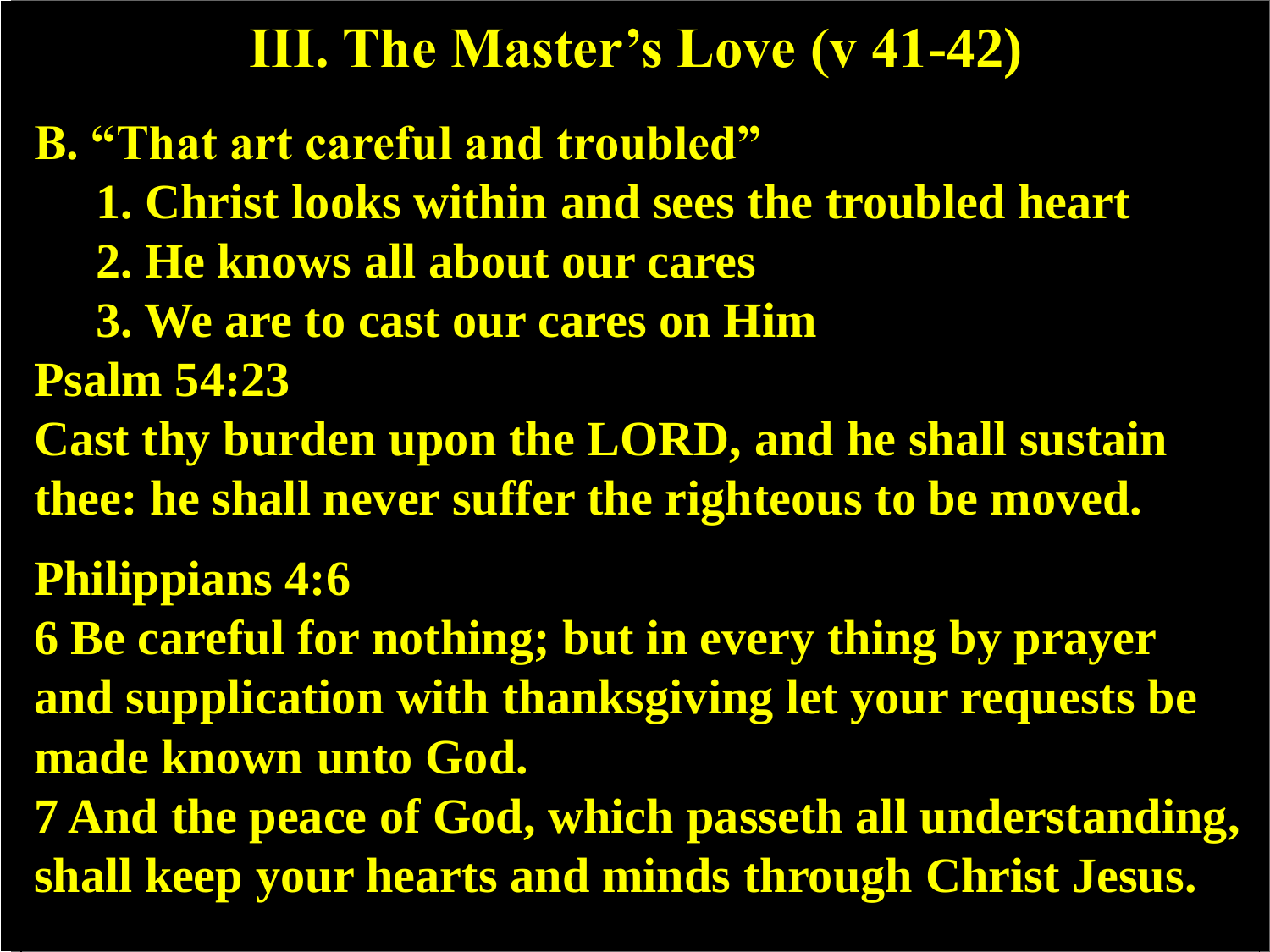#### **III. The Master's Love (v 41-42)**

**C. Martha's important omission 1. Worship is the one thing needful Psalm 96:9**

**O worship the Lord in the beauty of holiness: fear before him, all the earth.**

 **2. Too often we leave out the most important thing 3. Labor must be balanced by listening to Jesus Psalm 46:10a Be still, and know that I am God:**